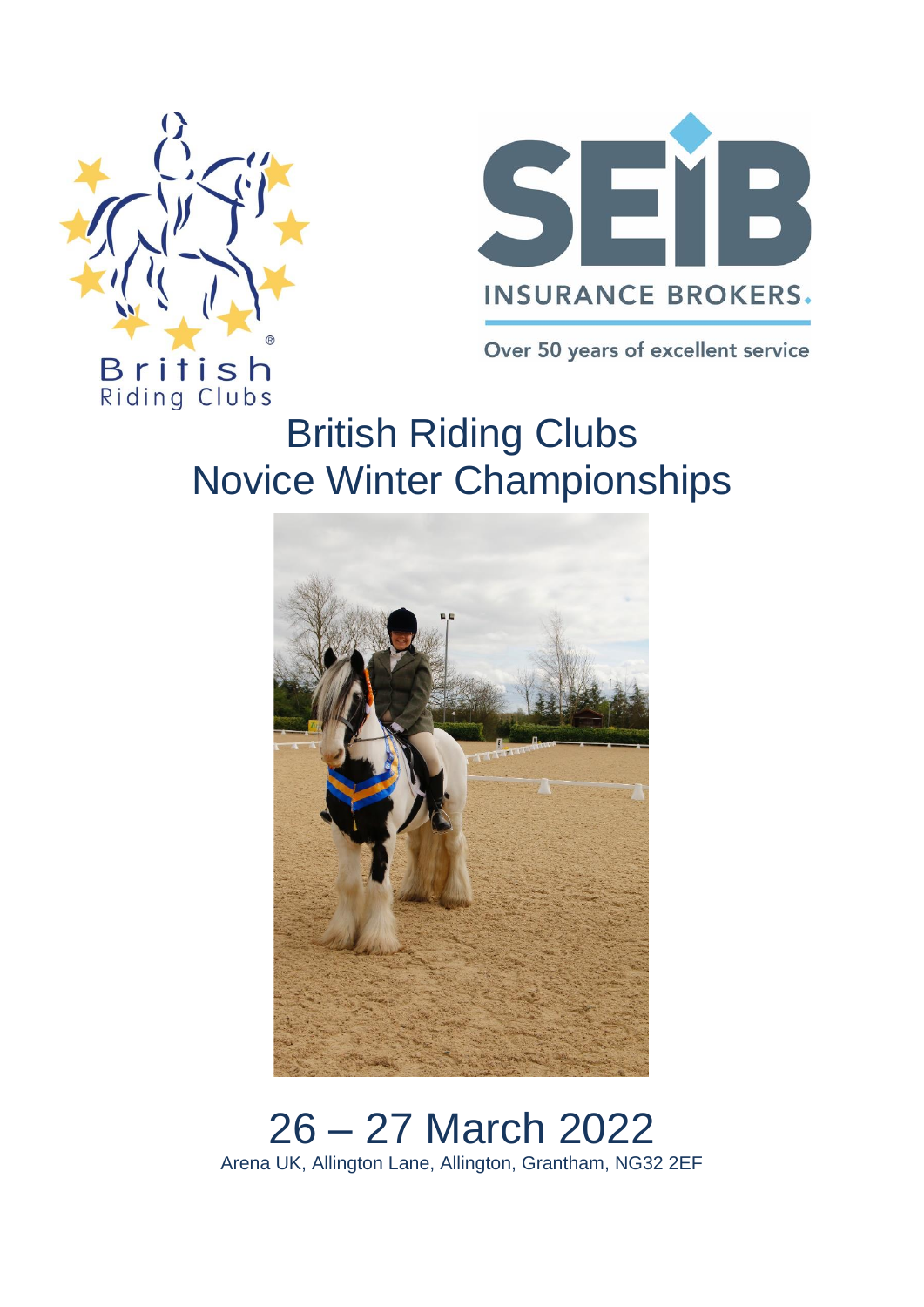## **Contact details**

Show Organiser: British Riding Clubs Show Secretary: Merlin Perlo Championship entry and invitations: brcentries@bhs.org.uk Stable Manager: Megan Gibbs 02476 840591 megan.gibbs@bhs.org.uk General enquiries: 02476 840518 Event mobile: 07783 888303 (only available from 25/03/22 – 27/03/22)

## **Introduction**

We are delighted to be at Arena UK for the 2022 Winter Novice Championships. SEIB Insurance Brokers are sponsoring this event for the third time and we look forward to welcoming them. SEIB Insurance Brokers specialises in an array of distinct fields. With more than 50 years of experience in horse insurance.

All senior competitions will take place on Saturday 26 March and all junior competitions will take place on Sunday 27 March.

## **Before the championships**

## **Rules and Regulations**

This competition will run under British Riding Club Rules. It is important that all competitors are aware of the rules relating to this competition – please see the current BRC Handbook and also the BRC Rule Amendments and Changes document which can be found at the link below: [http://www.bhs.org.uk/enjoy](http://www.bhs.org.uk/enjoy-riding/british-riding-clubs/brc-handbook)[riding/british-riding-clubs/brc-handbook](http://www.bhs.org.uk/enjoy-riding/british-riding-clubs/brc-handbook)

## **Entries**

Entries are by invitation only to those that have qualified. They will be sent to the team manager from the qualifier with instructions on how to process them. Please note entries close on **4 March 2022**.

## **Times**

Times will be posted on our website [www.britishridingclubs.org.uk](http://www.britishridingclubs.org.uk/) approximately one week before the championships. Times are selected randomly by computer, and cannot be altered. Please note that competitors should be ready to jump before their time in case the competition runs early. Please check with the collecting ring steward on the day.

## **Stabling**

For any stabling information, including making a stable booking, please see the following link once invites are received: [https://brc.bhs.org.uk/ridingcluborder.](https://brc.bhs.org.uk/ridingcluborder)

## **Hook up**

Hook up will be available throughout the weekend on a first come first served basis. Please contact the stable manager on 02476840591 or via email to [megan.gibbs@bhs.org.uk](mailto:megan.gibbs@bhs.org.uk)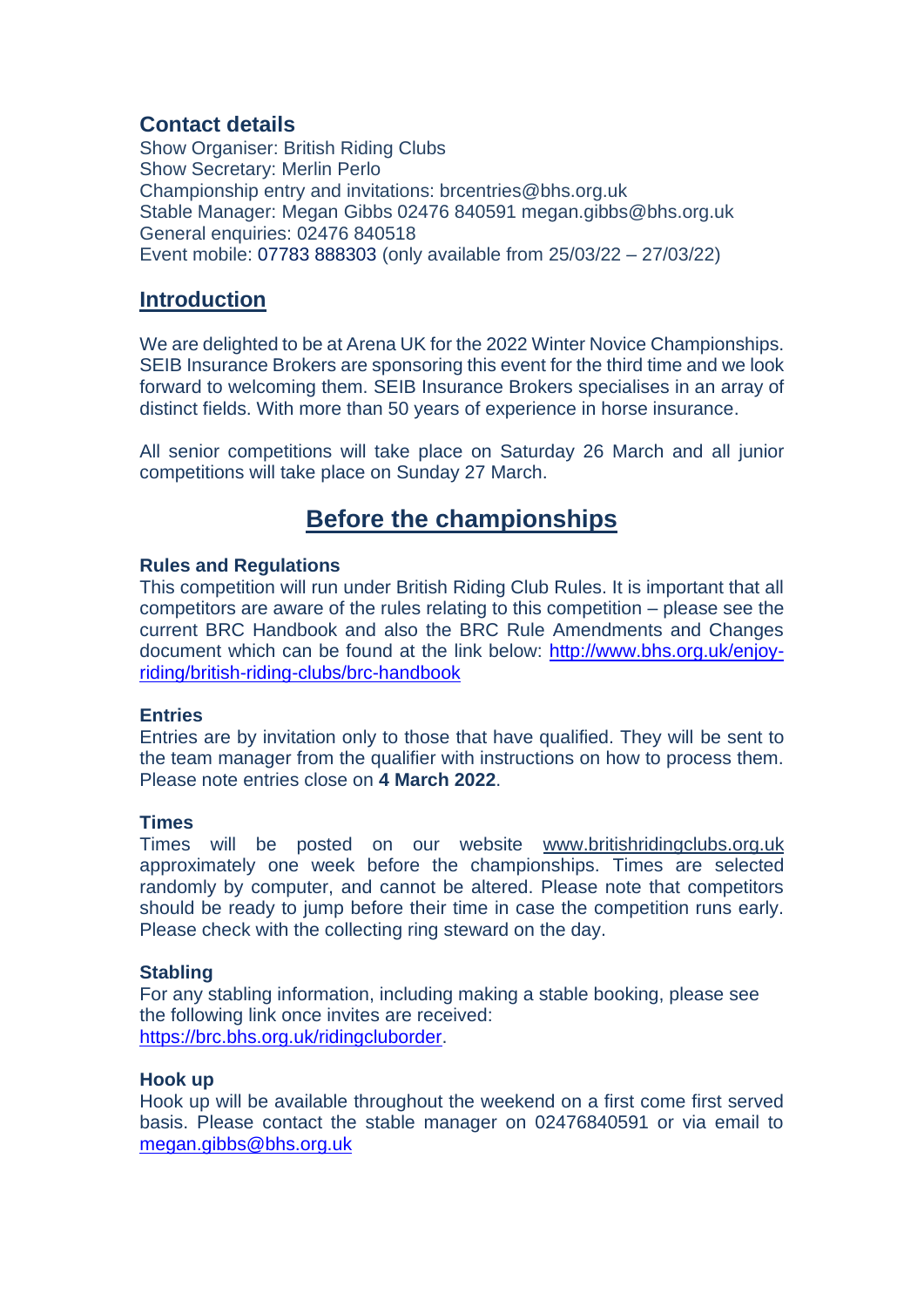#### **Flu Vaccination Certificates**

All competing horses and ponies must have an up-to-date flu vaccinations and comply with BRC rules. If your flu vaccination does not comply with the BRC rules you will be eliminated.

Refer to the current BRC Handbook for the full rules on vaccination certificates, this can be found on the BRC website as a downloadable file. A flu vac checker is also available from the downloads section of the BRC website.

#### **Refund Policy**

Please see BRC Handbook for refund policy.

#### **Hats & Body Protectors**

Hats meeting the current standards must be worn at all times and securely fastened when mounted. It is also advised to wear a hat when handling on the ground. Body Protectors are mandatory for arena eventing and must be up to the current standard. Up to date Standards can be found in the BRC Handbook or on the website.

#### **Timetable**

Classes are provisionally scheduled to start and finish at the following times. All times are approximate and subject to change. Updated information will be available on the BHS website or BRC Facebook page. The organiser reserves the right to cancel, add to and alter the details in which any competition is scheduled to take place, or amend any competition times or alter the published timetable for the show as they deem appropriate.

| <b>Times</b> | <b>Classes</b>                                 |
|--------------|------------------------------------------------|
| 8:00         | Senior 70 Winter Show Jumping (1 <sup>st</sup> |
|              | round) Outdoors                                |
| 8:30         | Senior 70 Winter Show Jumping                  |
|              | <b>Indoors</b>                                 |
| 8:30         | <b>Senior Novice Winter Dressage</b>           |
|              | Team                                           |
| 8:30         | <b>Senior Novice Winter Dressage</b>           |
|              | <b>Individuals</b>                             |
| 9:00         | <b>Senior Intro Dressage</b>                   |
| 11:00        | Senior 80 Winter Show Jumping (1 <sup>st</sup> |
|              | round) Outdoors                                |
| 13:00        | Senior 80 Winter Show Jumping                  |
|              | <b>Indoors</b>                                 |

#### **Saturday 26 March 2022**

#### **Sunday 27 March 2022**

| <b>Times</b> | <b>Class</b>                                 |
|--------------|----------------------------------------------|
| 8:30         | Open 80 Winter Show Jumping (1 <sup>st</sup> |
|              | round) Outdoors                              |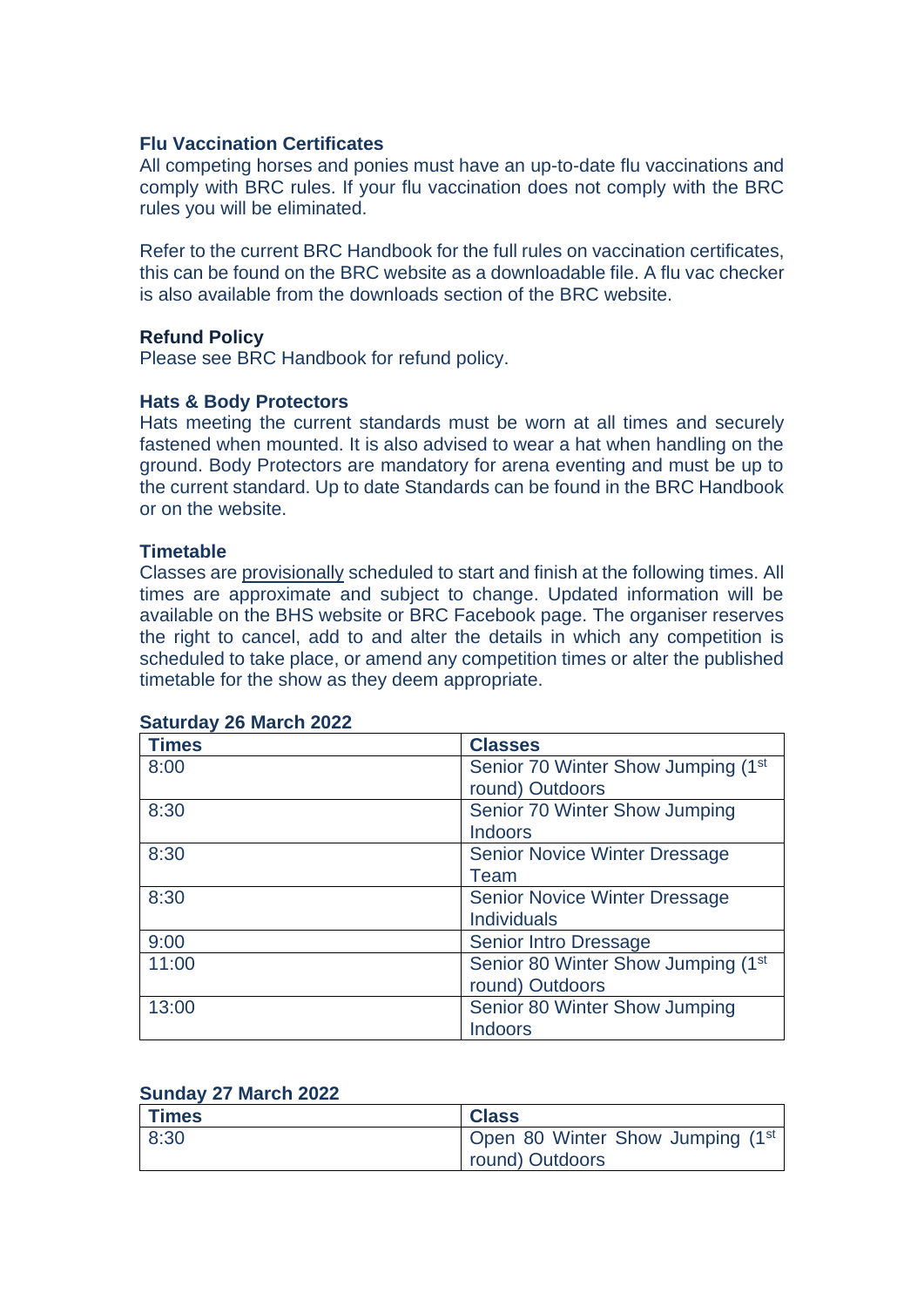| 9:00  | Open 80 Winter Show Jumping                    |
|-------|------------------------------------------------|
|       | <b>Indoors</b>                                 |
| 9:00  | Junior 80 Winter Show Jumping (1 <sup>st</sup> |
|       | round) Outdoors                                |
| 9:30  | Junior 80 Winter Show Jumping                  |
|       | <b>Indoors</b>                                 |
| 9:00  | <b>Junior Novice Winter Dressage</b>           |
|       | Team                                           |
| 9:00  | <b>Junior Novice Winter Dressage</b>           |
|       | <b>Individuals</b>                             |
| 9:00  | <b>Junior Intro Dressage</b>                   |
| 11:00 | Junior 70 Winter Show Jumping (1 <sup>st</sup> |
|       | round) Outdoors                                |
| 13:00 | Junior 70 Winter Show Jumping                  |
|       | <b>Indoors</b>                                 |

**Direct entry dressage classes may be added nearer the time dependent on numbers. Details will be sent out as soon as possible to team managers and an update on the website will be made closer to the event.**

# **During the championships**

## **Declarations and Secretary's**

Details for arriving on site including flu vacs will be published in the competitor information document alongside the times.

All other queries including scoring can be dealt with by the secretary.

## **Parking**

Please follow the direction of the car parking attendants.

#### **Presentations**

Presentations will be approximately 30 minutes after final results have been posted. Delays to the presentation will be as a result of objections or queries that will need to be resolved before it can go ahead. Attendance for presentations will be published in the competitor information released with the times.

#### **Salvers**

Salvers awarded at championships must be signed for by a nominated person who is then responsible for that salver. It must be returned to arrive at the office on the date stated on the form by recorded delivery and must be packaged with care. Any loss/damage or failure to return the salver by the specified date will result in the club concerned being invoiced for the cost of a replacement. BRC may also refer such matters to the BRC Discipline Committee.

## **Official Objections**

Protests or complaints may be lodged in writing and accompanied by a deposit of £20. They must be addressed to the Official Steward via the secretary.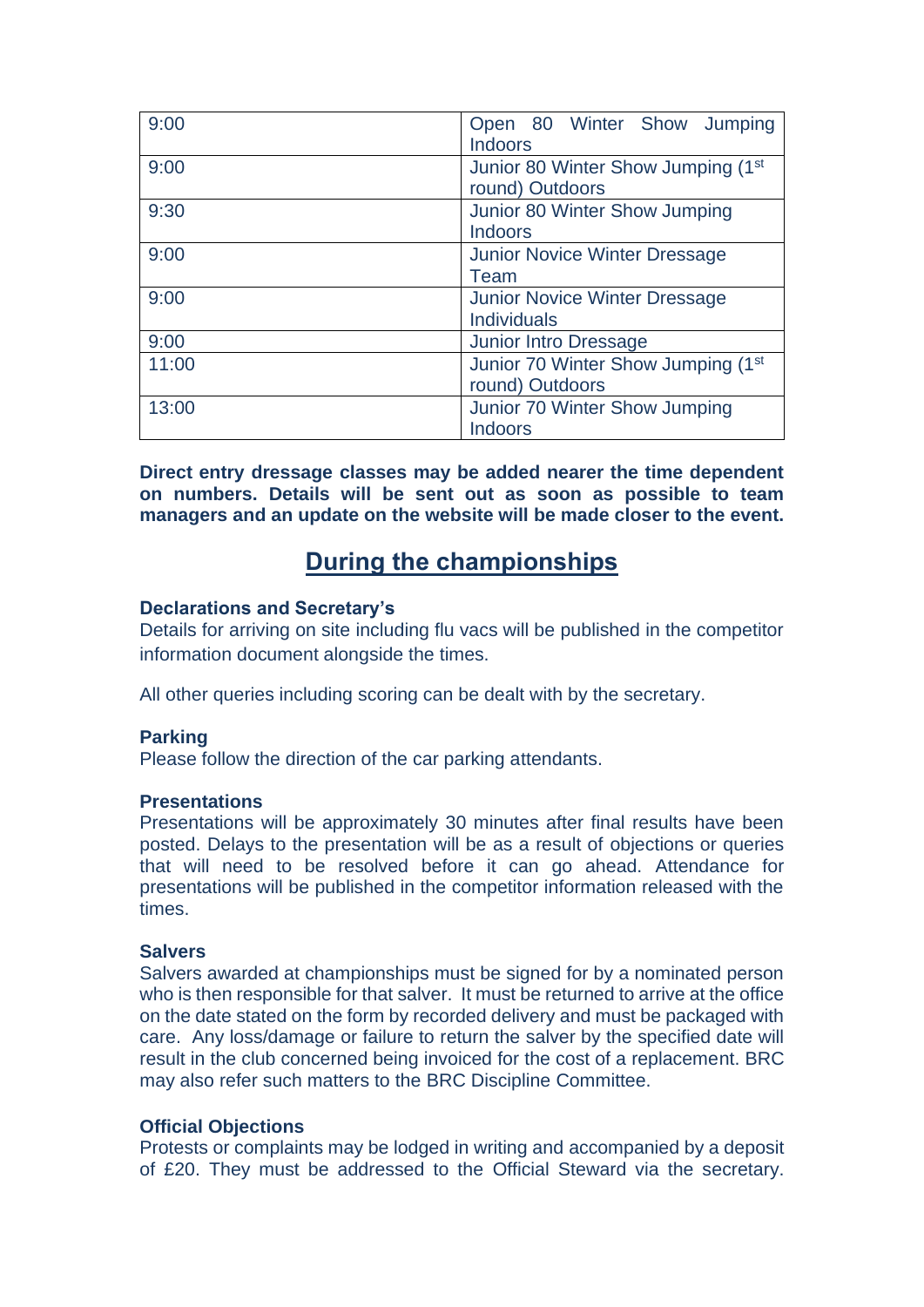Protests must be made no later than 30 minutes after the incident that gave rise to that protest or 30 minutes after the results have been published. The deposit will be forfeited unless the protest is upheld or it was decided that there were good and reasonable grounds for lodging the protest.

#### **Official Photographs**

Please be advised that filming and/or photography will be taking place during the BRC Championships - this could be in the arenas, seating areas, stabling and lorry park during competition hours. If you do not wish to appear in any images captured please inform the secretary so that we can take appropriate steps to ensure you are not included. The photographs/film could potentially be included in British Riding Clubs publications or in BRC promotional materials in the future and may also be published on the BRC section of the BHS website. They could also be passed onto the sponsor of the event and the press.

### **Dogs**

Dogs are permitted on the showground but must be kept under control on a short lead at all times and cleared up after. ID tags must be worn.

#### **Smoking Policy**

There is a strict no smoking policy in the stabling area and in the main arenas onsite.

#### **Exercising Horses**

Please see the competitor information document posted with the times. Competitor numbers/bridle numbers on both side of the horse must be worn when mounted. Strictly no entry into competition arenas unless competing. During an arena walk, competitors are permitted to ride around the outside of the competition arenas, and must follow any instructions given by the steward.

#### **Catering**

The on site cafe will be open during the day for competitors located in the indoor arena and by the outdoor arena. The bar area located in the indoor arena will open in the evening for evening meals.

#### **Medical Care**

Paramedics will be on site during the competition hours of the championships. Outside of these hours, in an emergency please dial 999.

## **Vet and Farrier**

We will have a vet on site and a farrier on call for this event during competition hours. Please contact an official on the day.

#### **Horse Ambulance**

A horse ambulance will be present on site during the competition hours of the weekend.

#### **Belongings**

BRC are not responsible for competitors belongings, please ensure you lock away any valuables safely.